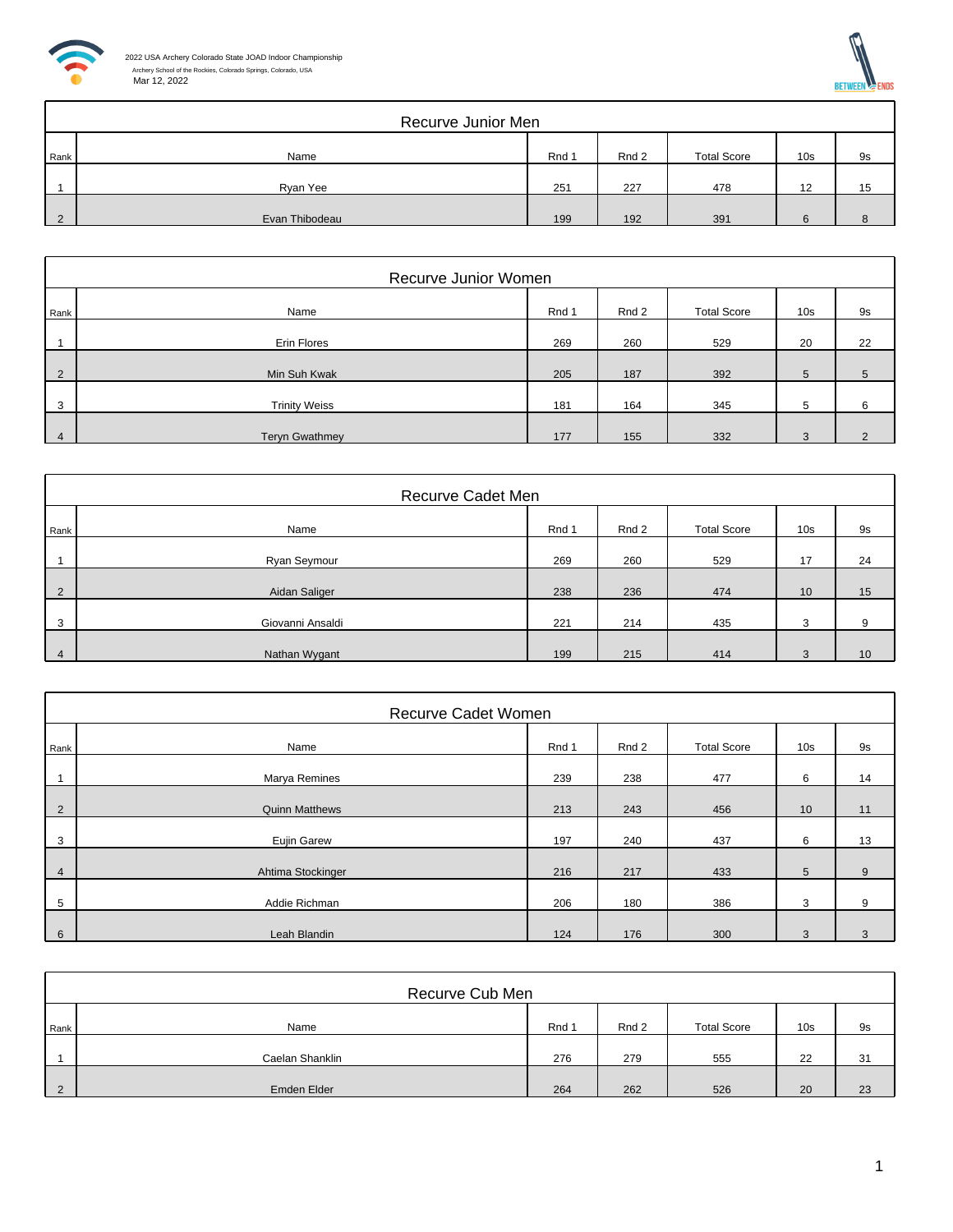



|         | Recurve Cub Men |       |       |                    |                 |    |  |  |  |
|---------|-----------------|-------|-------|--------------------|-----------------|----|--|--|--|
| Rank    | Name            | Rnd 1 | Rnd 2 | <b>Total Score</b> | 10 <sub>s</sub> | 9s |  |  |  |
| ົ<br>ر. | Griffin Adams   | 228   | 224   | 452                |                 | 18 |  |  |  |

|                | Recurve Cub Women  |       |       |                    |                 |    |  |  |  |  |
|----------------|--------------------|-------|-------|--------------------|-----------------|----|--|--|--|--|
| Rank           | Name               | Rnd 1 | Rnd 2 | <b>Total Score</b> | 10 <sub>s</sub> | 9s |  |  |  |  |
|                | Milla Shanklin     | 273   | 277   | 550                | 21              | 31 |  |  |  |  |
| 2              | Adrianna Deans     | 257   | 259   | 516                | 15              | 17 |  |  |  |  |
| 3              | Ryli Yee           | 254   | 251   | 505                | 11              | 21 |  |  |  |  |
| $\overline{4}$ | <b>Raven Weiss</b> | 228   | 238   | 466                | 12              | 16 |  |  |  |  |
| 5              | Karina Koelsch     | 190   | 165   | 355                | $\mathcal{P}$   |    |  |  |  |  |

|          | Recurve Bowman Women |       |       |                    |                 |    |  |  |  |  |
|----------|----------------------|-------|-------|--------------------|-----------------|----|--|--|--|--|
| Rank     | Name                 | Rnd 1 | Rnd 2 | <b>Total Score</b> | 10 <sub>s</sub> | 9s |  |  |  |  |
|          | Londyn Fugate        | 237   | 234   | 471                | 10              | 11 |  |  |  |  |
| $\Omega$ | Avery Elder          | 218   | 216   | 434                | 11              | 6  |  |  |  |  |
| 3        | Alora Mufford        | 126   | 133   | 259                |                 | ◠  |  |  |  |  |

|          | Recurve Yeoman Men |       |       |                    |                 |    |  |  |  |
|----------|--------------------|-------|-------|--------------------|-----------------|----|--|--|--|
| Rank     | Name               | Rnd 1 | Rnd 2 | <b>Total Score</b> | 10 <sub>s</sub> | 9s |  |  |  |
|          | Je-Ming Gan        | 173   | 212   | 385                | ີ               | 13 |  |  |  |
| $\Omega$ | Alexander Mufford  | 192   | 192   | 384                |                 | 10 |  |  |  |

|                | Compound Junior Men   |       |       |                    |                 |    |  |  |  |
|----------------|-----------------------|-------|-------|--------------------|-----------------|----|--|--|--|
| Rank           | Name                  | Rnd 1 | Rnd 2 | <b>Total Score</b> | 10 <sub>s</sub> | 9s |  |  |  |
|                | Andrew Hilden         | 285   | 289   | 574                | 34              | 26 |  |  |  |
| $\overline{2}$ | <b>Wyatt Ridgeway</b> | 284   | 282   | 566                | 26              | 34 |  |  |  |
| 3              | Aden Hilden           | 281   | 281   | 562                | 22              | 38 |  |  |  |
| $\overline{4}$ | Seth Stratton         | 280   | 280   | 560                | 21              | 38 |  |  |  |
| 5              | Will Gray             | 268   | 274   | 542                | 11              | 41 |  |  |  |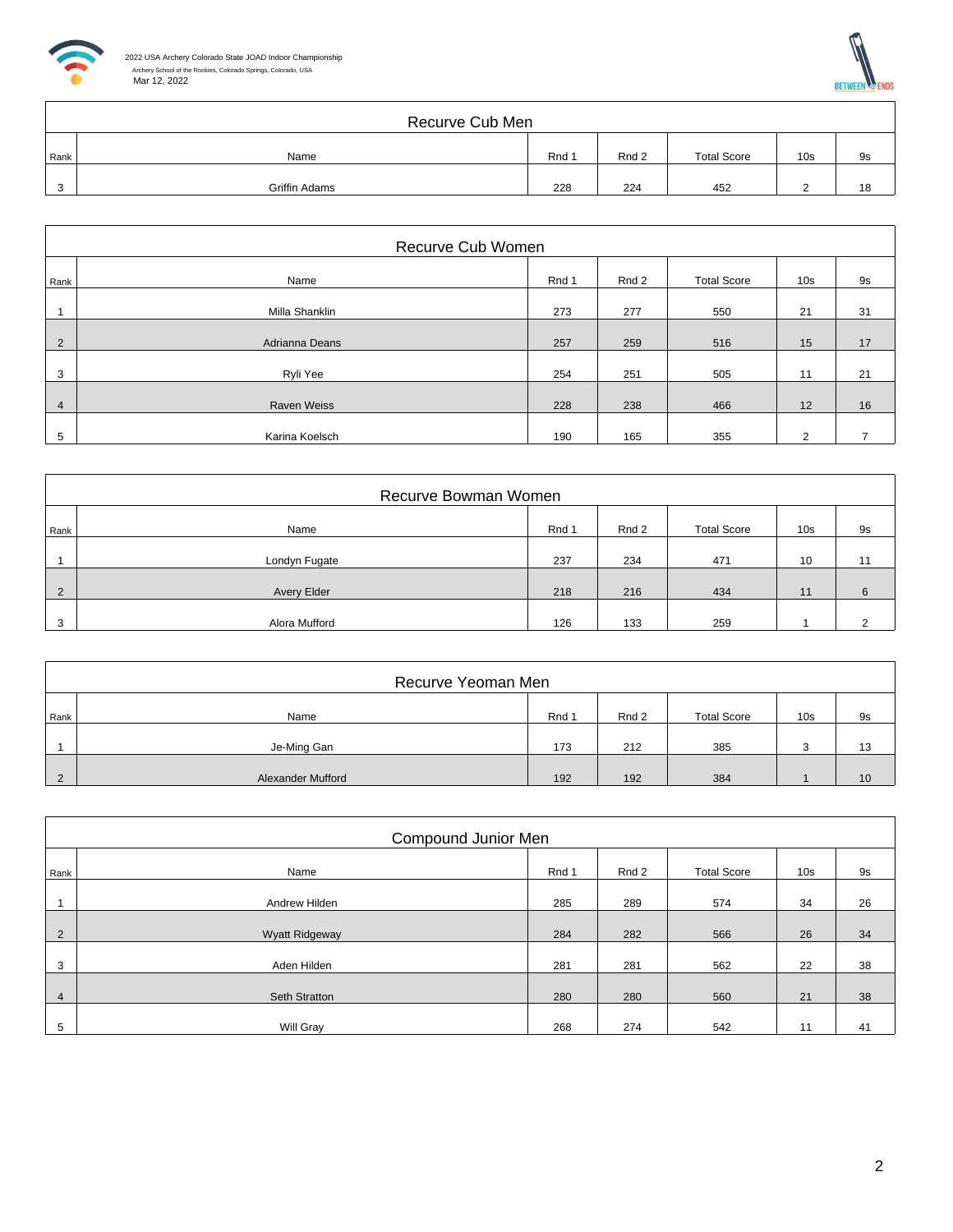

|                | Compound Junior Women |       |       |                    |                 |    |  |  |  |
|----------------|-----------------------|-------|-------|--------------------|-----------------|----|--|--|--|
| Rank           | Name                  | Rnd 1 | Rnd 2 | <b>Total Score</b> | 10 <sub>s</sub> | 9s |  |  |  |
|                | Malia Moseley         | 281   | 280   | 561                | 21              | 39 |  |  |  |
| $\overline{2}$ | Keegan Lewis          | 278   | 278   | 556                | 17              | 42 |  |  |  |
| 3              | Abigail Lupo          | 266   | 264   | 530                |                 | 41 |  |  |  |

|                | Compound Cadet Men   |       |       |                    |                 |    |  |  |  |  |
|----------------|----------------------|-------|-------|--------------------|-----------------|----|--|--|--|--|
| Rank           | Name                 | Rnd 1 | Rnd 2 | <b>Total Score</b> | 10 <sub>s</sub> | 9s |  |  |  |  |
|                | Daniel Andersen      | 278   | 278   | 556                | 18              | 40 |  |  |  |  |
| $\overline{2}$ | Jackson Nielsen      | 259   | 269   | 528                | 10 <sup>°</sup> | 37 |  |  |  |  |
| 3              | Cohen Law            | 266   | 251   | 517                | 5               | 39 |  |  |  |  |
| 4              | Pierce Wimer         | 261   | 255   | 516                | 6               | 29 |  |  |  |  |
| 5              | <b>Griffin Witty</b> | 260   | 256   | 516                | 4               | 35 |  |  |  |  |

|                | <b>Compound Cadet Women</b> |       |       |                    |                 |           |  |  |  |
|----------------|-----------------------------|-------|-------|--------------------|-----------------|-----------|--|--|--|
| Rank           | Name                        | Rnd 1 | Rnd 2 | <b>Total Score</b> | 10 <sub>s</sub> | <b>9s</b> |  |  |  |
|                | Jennifer Baker              | 275   | 277   | 552                | 15              | 42        |  |  |  |
| $\overline{2}$ | Macy Rogers                 | 272   | 264   | 536                | 10              | 39        |  |  |  |
| 3              | Erin McGowan                | 267   | 265   | 532                | 6               | 42        |  |  |  |
| $\overline{4}$ | Elise Foss                  | 250   | 260   | 510                | 6               | 31        |  |  |  |

|                | Compound Cub Men    |       |       |                    |                 |           |  |  |  |  |
|----------------|---------------------|-------|-------|--------------------|-----------------|-----------|--|--|--|--|
| Rank           | Name                | Rnd 1 | Rnd 2 | <b>Total Score</b> | 10 <sub>s</sub> | <b>9s</b> |  |  |  |  |
|                | Carth Schulz        | 287   | 282   | 569                | 31              | 27        |  |  |  |  |
| $\overline{2}$ | Logan Seay          | 269   | 268   | 537                | 12              | 36        |  |  |  |  |
| 3              | Jake Lederhos       | 271   | 263   | 534                | $\overline{7}$  | 42        |  |  |  |  |
| $\overline{4}$ | <b>Carter Lewis</b> | 267   | 265   | 532                | 11              | 34        |  |  |  |  |
| 5              | Cooper Dunworth     | 263   | 269   | 532                | 9               | 36        |  |  |  |  |
| 6              | Jaiden Nadeau       | 257   | 267   | 524                | 8               | 38        |  |  |  |  |
| $\overline{7}$ | Hudson Mendez       | 244   | 258   | 502                | 5               | 30        |  |  |  |  |
|                | Kabe Schulz         | 256   | 243   |                    |                 | 27        |  |  |  |  |
| 8              |                     |       |       | 499                | 3               |           |  |  |  |  |
| 9              | Joshua Byler        | 235   | 260   | 495                | 8               | 31        |  |  |  |  |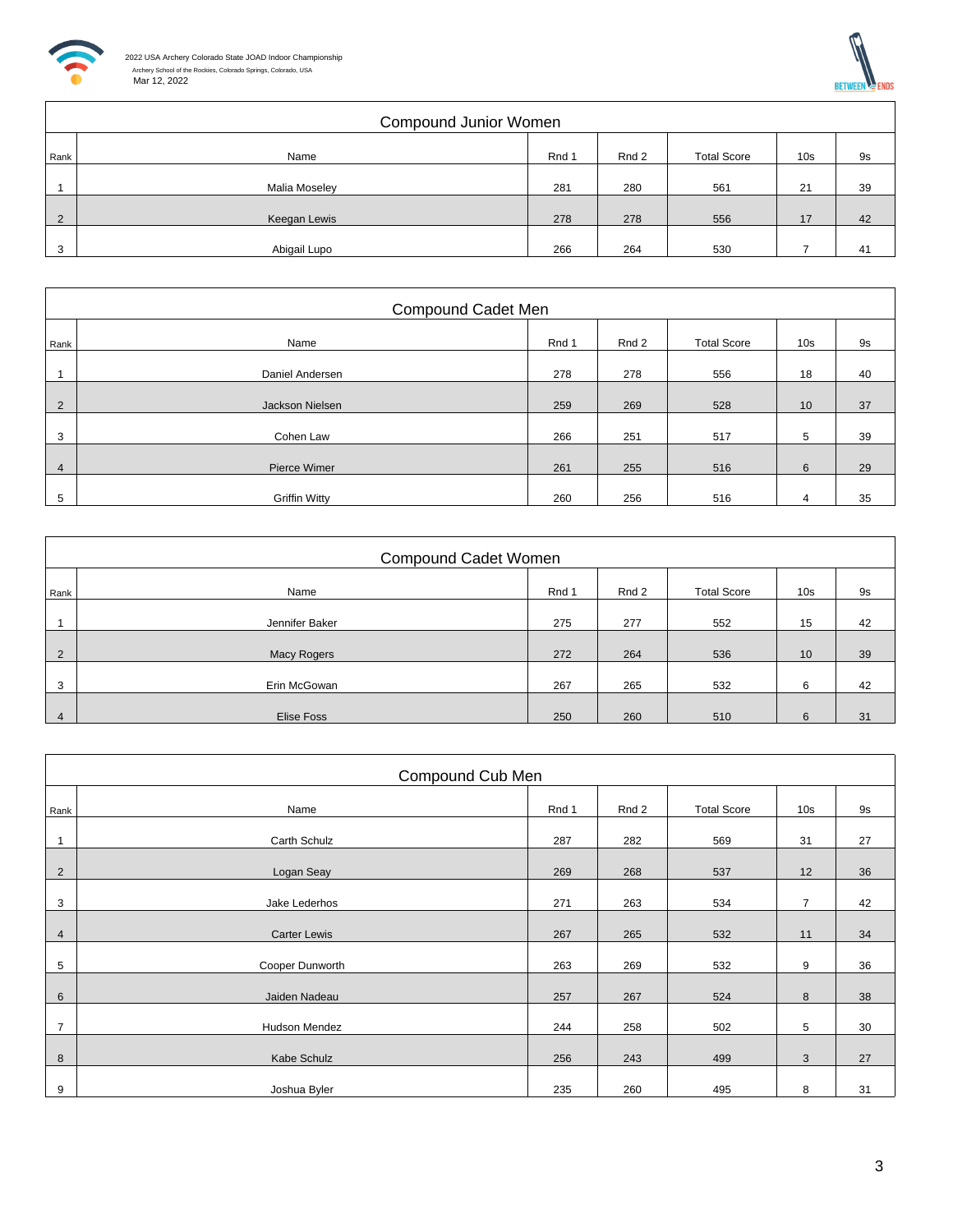



|      | Compound Cub Men     |       |       |                    |                 |    |  |  |  |
|------|----------------------|-------|-------|--------------------|-----------------|----|--|--|--|
| Rank | Name                 | Rnd 1 | Rnd 2 | <b>Total Score</b> | 10 <sub>s</sub> | 9s |  |  |  |
| 10   | Gordon Trujillo      | 235   | 251   | 486                |                 | 29 |  |  |  |
| 11   | <b>Ty Fallis</b>     | 242   | 207   | 449                | 8               | 15 |  |  |  |
| 12   | Parker Scudder       | 223   | 216   | 439                |                 | 14 |  |  |  |
| 13   | <b>Ryder Conley</b>  | 173   | 154   | 327                | $\mathbf 0$     | 4  |  |  |  |
| 14   | <b>Hunter Finney</b> | 135   | 190   | 325                | 2               | 8  |  |  |  |

|                | Compound Cub Women    |       |       |                    |                 |    |  |  |  |
|----------------|-----------------------|-------|-------|--------------------|-----------------|----|--|--|--|
| Rank           | Name                  | Rnd 1 | Rnd 2 | <b>Total Score</b> | 10 <sub>s</sub> | 9s |  |  |  |
|                | Lilly Lucas           | 253   | 251   | 504                | 2               | 34 |  |  |  |
| 2              | <b>Cheyanne Goss</b>  | 251   | 252   | 503                | 6               | 28 |  |  |  |
| 3              | Kaydence Snyder       | 239   | 239   | 478                | 3               | 29 |  |  |  |
| $\overline{4}$ | <b>Bristal Minino</b> | 197   | 195   | 392                | $\mathcal{P}$   | 15 |  |  |  |

|      | Compound Bowman Men   |       |       |                    |                 |           |  |  |  |  |
|------|-----------------------|-------|-------|--------------------|-----------------|-----------|--|--|--|--|
| Rank | Name                  | Rnd 1 | Rnd 2 | <b>Total Score</b> | 10 <sub>s</sub> | <b>9s</b> |  |  |  |  |
|      | <b>Ricky Holbrook</b> | 250   | 257   | 507                | 5               | 31        |  |  |  |  |
| 2    | <b>Barrett Seay</b>   | 244   | 245   | 489                | $5\phantom{.0}$ | 25        |  |  |  |  |
| 3    | <b>Branson Pyle</b>   | 237   | 243   | 480                | 2               | 25        |  |  |  |  |
| 4    | <b>Griffen Mendez</b> | 216   | 240   | 456                | $\overline{7}$  | 13        |  |  |  |  |
| 5    | Luca Ferrigno         | 145   | 157   | 302                | $\mathbf 0$     | 8         |  |  |  |  |
| 6    | Landon Snyder         | 146   | 127   | 273                | 2               | 5         |  |  |  |  |
| 7    | <b>Rhyse Conley</b>   | 127   | 138   | 265                |                 | 2         |  |  |  |  |

|                | Compound Bowman Women |             |          |                    |                 |                |  |  |  |
|----------------|-----------------------|-------------|----------|--------------------|-----------------|----------------|--|--|--|
| Rank           | Name                  | Rnd 1       | Rnd 2    | <b>Total Score</b> | 10 <sub>s</sub> | 9s             |  |  |  |
|                | Madeline Candela      | 254         | 228      | 482                | 6               | 22             |  |  |  |
| $\overline{2}$ | <b>Brook Townsend</b> | 178         | 197      | 375                | 3               | $\overline{7}$ |  |  |  |
| 3              | <b>Reid Schwarz</b>   | 179         | 190      | 369                |                 | 10             |  |  |  |
| $\overline{4}$ | Sofia Dunworth        | 142         | 121      | 263                | $\Omega$        | 3              |  |  |  |
| 5              | Haley Haag            | $\mathbf 0$ | $\Omega$ | $\mathbf 0$        | $\Omega$        | 0              |  |  |  |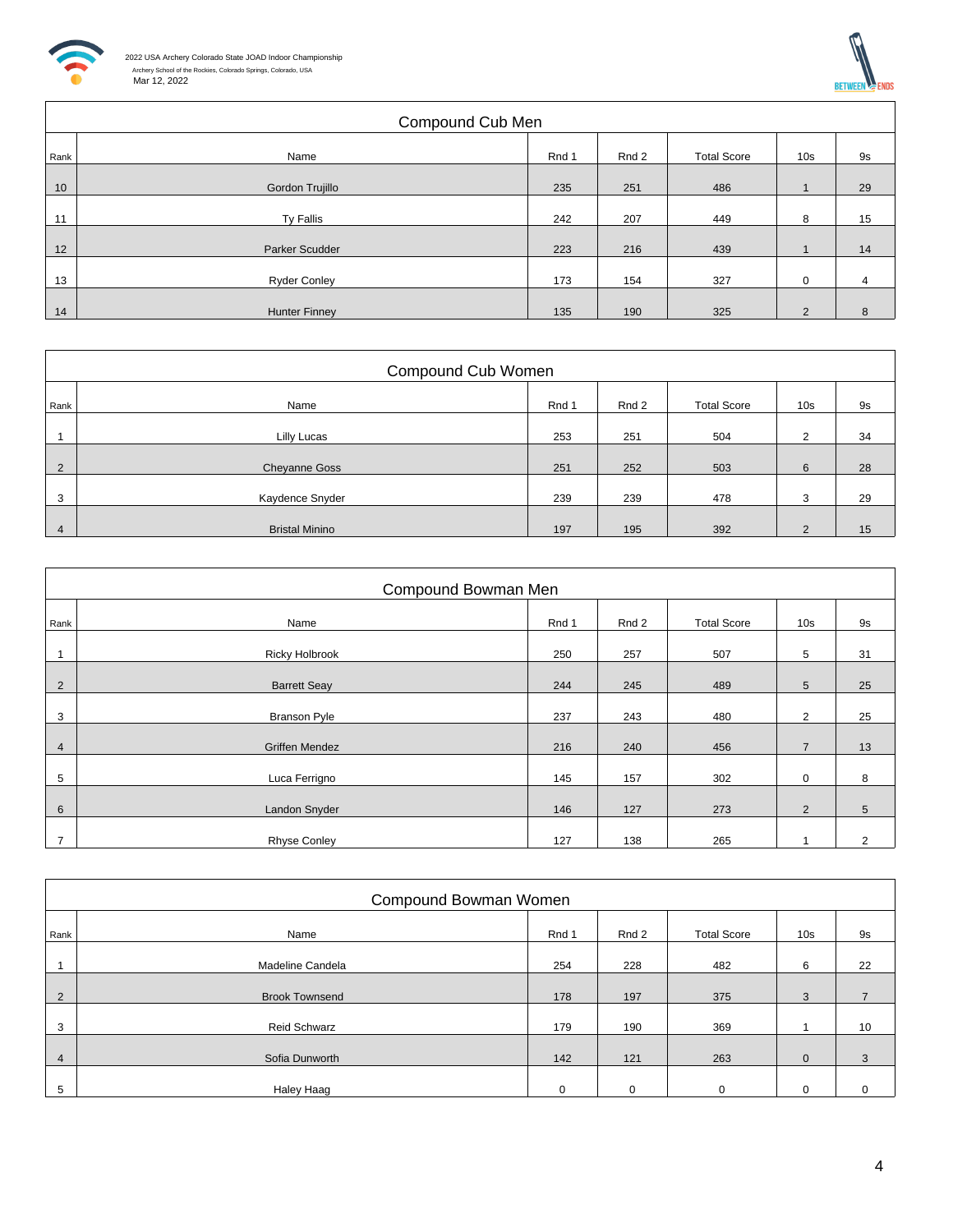



|      | Compound Bowman Women |       |       |                    |                 |    |  |  |  |
|------|-----------------------|-------|-------|--------------------|-----------------|----|--|--|--|
| Rank | Name                  | Rnd 1 | Rnd 2 | <b>Total Score</b> | 10 <sub>s</sub> | 9s |  |  |  |
|      | Joie Parker           |       |       |                    |                 |    |  |  |  |

|                | Compound Yeoman Men  |       |       |                    |                 |    |  |  |  |  |
|----------------|----------------------|-------|-------|--------------------|-----------------|----|--|--|--|--|
| Rank           | Name                 | Rnd 1 | Rnd 2 | <b>Total Score</b> | 10 <sub>s</sub> | 9s |  |  |  |  |
|                | <b>Dillon Seav</b>   | 200   | 248   | 448                |                 | 13 |  |  |  |  |
| $\overline{2}$ | Hunter Haag          | 192   | 240   | 432                | 10              | 13 |  |  |  |  |
| 3              | <b>Dylan Remines</b> | 230   | 190   | 420                |                 | 17 |  |  |  |  |

|               | Compound Yeoman Women |       |       |                    |                 |    |  |  |  |
|---------------|-----------------------|-------|-------|--------------------|-----------------|----|--|--|--|
| Rank          | Name                  | Rnd 1 | Rnd 2 | <b>Total Score</b> | 10 <sub>s</sub> | 9s |  |  |  |
|               | Syla Schulz           | 242   | 250   | 492                | 16              | 16 |  |  |  |
| $\mathcal{P}$ | Jaelynn Espinoza      | 159   | 153   | 312                |                 |    |  |  |  |

|      | <b>Barebow Junior Men</b> |       |       |                    |                 |    |  |  |  |
|------|---------------------------|-------|-------|--------------------|-----------------|----|--|--|--|
| Rank | Name                      | Rnd 1 | Rnd 2 | <b>Total Score</b> | 10 <sub>s</sub> | 9s |  |  |  |
|      | <b>Grant Tade</b>         | 199   | 178   | 377                |                 |    |  |  |  |

|      | <b>Barebow Junior Women</b> |       |       |                    |                 |    |  |  |  |  |
|------|-----------------------------|-------|-------|--------------------|-----------------|----|--|--|--|--|
| Rank | Name                        | Rnd 1 | Rnd 2 | <b>Total Score</b> | 10 <sub>s</sub> | 9s |  |  |  |  |
|      | Ava Reedy                   | 144   | 133   | 277                |                 |    |  |  |  |  |
|      | Sophia Foraker              | 46    | 62    | 108                |                 |    |  |  |  |  |

|                | <b>Barebow Cadet Men</b> |       |       |                    |                 |                |  |  |  |  |
|----------------|--------------------------|-------|-------|--------------------|-----------------|----------------|--|--|--|--|
| Rank           | Name                     | Rnd 1 | Rnd 2 | <b>Total Score</b> | 10 <sub>s</sub> | 9s             |  |  |  |  |
|                | <b>Brenton Williams</b>  | 173   | 188   | 361                |                 | ⇁              |  |  |  |  |
| 2              | Nicholas Klinetobe       | 178   | 163   | 341                |                 | 6              |  |  |  |  |
| 3              | Corbin Lewis             | 172   | 137   | 309                | 2               | 8              |  |  |  |  |
| $\overline{4}$ | Oliver Aikman            | 157   | 147   | 304                | $\mathbf{0}$    | $\overline{4}$ |  |  |  |  |
|                |                          |       |       |                    |                 |                |  |  |  |  |
| 5              | Ashton Luna              | 101   | 151   | 252                | 3               |                |  |  |  |  |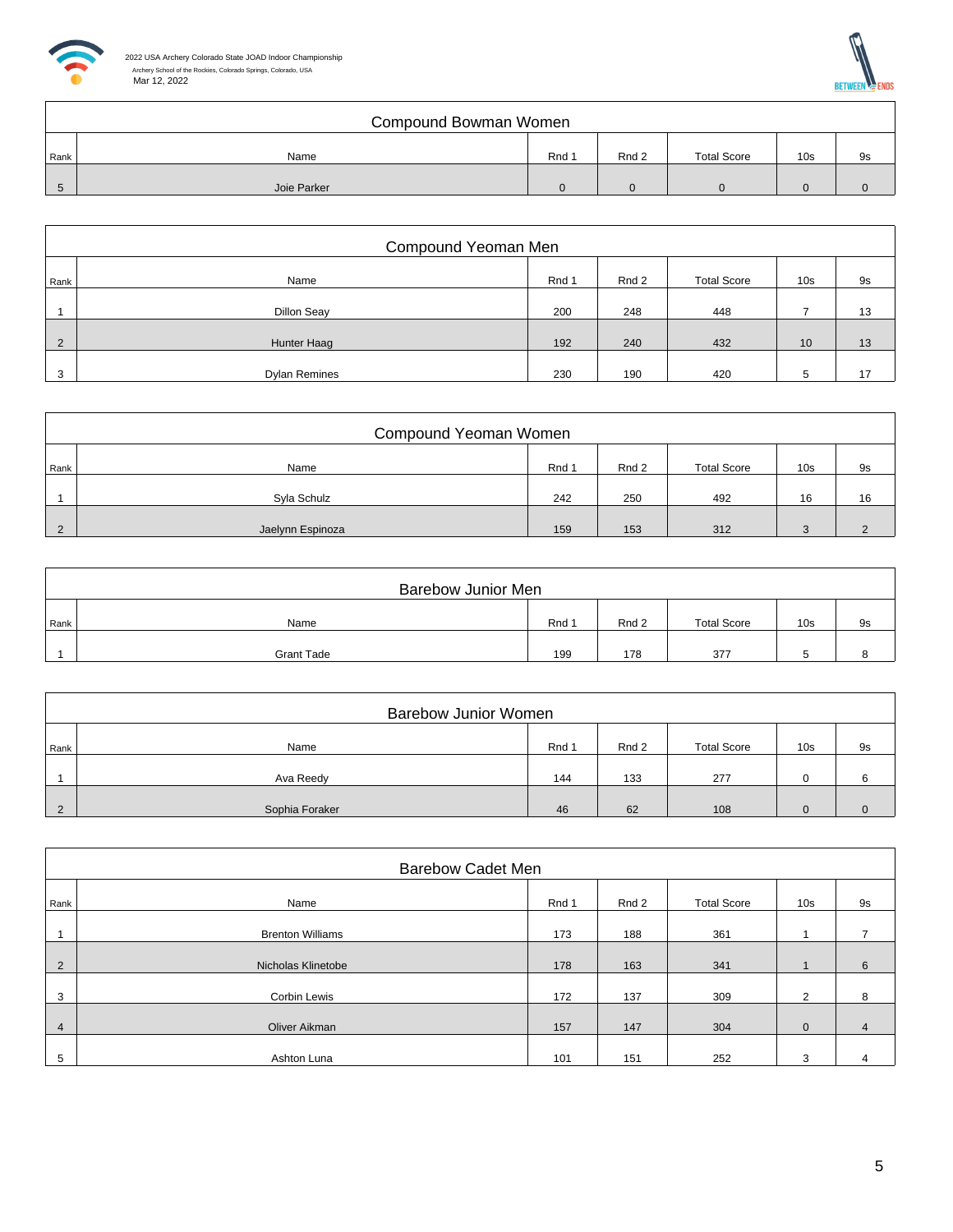



|                | <b>Barebow Cadet Women</b> |       |       |                    |                 |                |  |  |
|----------------|----------------------------|-------|-------|--------------------|-----------------|----------------|--|--|
| Rank           | Name                       | Rnd 1 | Rnd 2 | <b>Total Score</b> | 10 <sub>s</sub> | 9s             |  |  |
|                | Ali Bliss                  | 219   | 217   | 436                | 6               | 15             |  |  |
| $\overline{2}$ | Jocelyn Torres             | 184   | 195   | 379                | 6               | 6              |  |  |
| 3              | Catherine Parry            | 178   | 157   | 335                | $\overline{2}$  | 8              |  |  |
| $\overline{4}$ | Giavanna Sagrillo          | 162   | 164   | 326                | 3               | 3              |  |  |
| 5              | MeiLena Smulders           | 153   | 168   | 321                |                 | 7              |  |  |
| 6              | Vidya Balachander          | 106   | 168   | 274                | $\mathbf 0$     | 5              |  |  |
| $\overline{7}$ | Maezie Mayer-Cardona       | 80    | 77    | 157                |                 | $\overline{2}$ |  |  |

|      | Barebow Cub Men |       |       |                    |                 |    |
|------|-----------------|-------|-------|--------------------|-----------------|----|
| Rank | Name            | Rnd 1 | Rnd 2 | <b>Total Score</b> | 10 <sub>s</sub> | 9s |
|      | Sam Mcdonald    | 223   | 193   | 416                |                 | 10 |
|      | Nathan Baldwin  | 130   | 208   | 338                |                 |    |

|                          | <b>Barebow Cub Women</b> |       |       |                    |                 |                |  |  |  |
|--------------------------|--------------------------|-------|-------|--------------------|-----------------|----------------|--|--|--|
| Rank                     | Name                     | Rnd 1 | Rnd 2 | <b>Total Score</b> | 10 <sub>s</sub> | 9s             |  |  |  |
| $\overline{\phantom{a}}$ | Emma Bailey              | 199   | 217   | 416                | $\overline{7}$  | 9              |  |  |  |
| 2                        | <b>Emily Soesilo</b>     | 191   | 214   | 405                | 6               | $\overline{7}$ |  |  |  |
| 3                        | Cassidy Radtke           | 194   | 207   | 401                | 5               | 8              |  |  |  |
| $\overline{4}$           | Adina Chavez             | 176   | 148   | 324                | $\mathbf{0}$    | 5              |  |  |  |
| 5                        | Maddy Madden             | 121   | 174   | 295                |                 | 3              |  |  |  |
| 6                        | Kaytlynn Shearing        | 155   | 134   | 289                |                 | 3              |  |  |  |
| $\overline{7}$           | Zoe Robinson             | 167   | 113   | 280                |                 | 6              |  |  |  |
| 8                        | Makayla McFarren         | 154   | 92    | 246                | 3               | $\overline{2}$ |  |  |  |

|      | Barebow Bowman Men    |       |       |                    |                 |    |
|------|-----------------------|-------|-------|--------------------|-----------------|----|
| Rank | Name                  | Rnd 1 | Rnd 2 | <b>Total Score</b> | 10 <sub>s</sub> | 9s |
|      | <b>Garrett Starck</b> | 186   | 190   | 376                |                 |    |